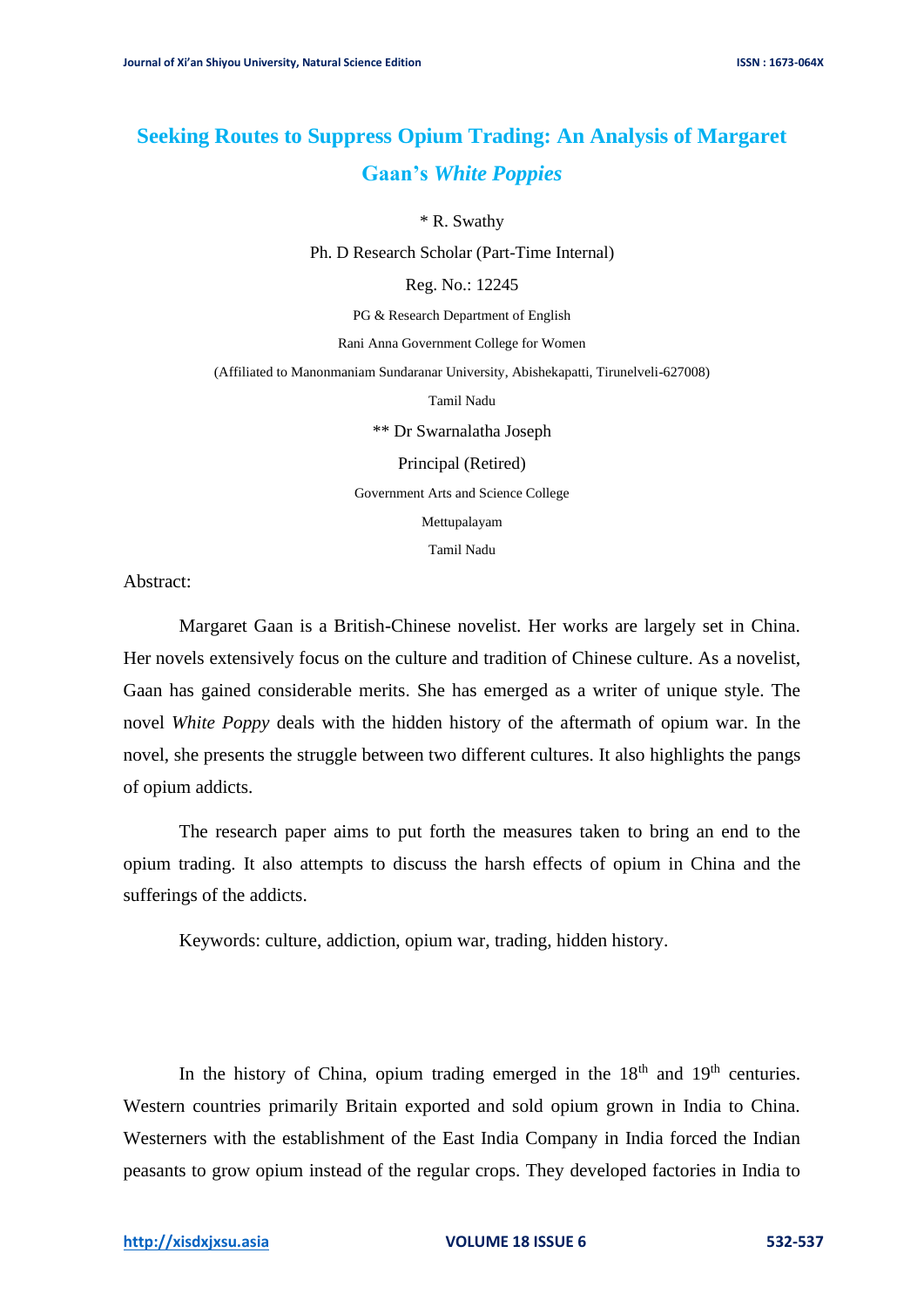process opium. The addiction of the westerners for Chinese products like silk, porcelain and tea made them continue the trading. The western traders acquire a very huge profit in opium trading. Year by year the quantity of opium imported to China increased tremendously. The Chinese nationals are addicted to the usage of opium.

The Qing dynasty desired to put an end to opium trading. The measures taken by the Chinese authorities to curtail the trading infuriates the British traders. The regulation methods taken by China and the response of the western countries resulted in the violent confrontations of the two countries. The Britishers with their mighty force defeated the conventional Chinese in the first Opium War. The Qing dynasty was compelled to agree to the Treaty of Nanking in the year 1842. The Chinese started referring to it as 'the unequal treaties'.

Margaret Gaan has written handful novels to her credits. Her novels are *Last Moments of a World*, *Red Barbarian*, *White Poppy*, *Blue Mountain*, and *Little Sister*. The novel *White Poppy* is chosen for the present study. White Poppy is the second novel of the opium trilogy. The trilogy elaborately discusses the opium wars and the anguish of the people of China.

The novel *White Poppy* is set in China after their defeat in Opium War. Most of the British nationals took up poison trading by seeing the lucrative profit, despite the wish of the Chinese officials to put an end to the trade. The trade fetches a number of benefits for the Britishers. They put in enormous efforts to continue the trading. The characters in the novel sulk for the trade imbalance in spite of the victory of the Britishers. They wanted to expand the trade.

> We need China. We need this enormous market. In 1842 our navy whipped hell out of the Chinese, and we made them sign a treaty that opened up the Treaty Ports and gave us all sorts of concessions. But now, eighteen years later, the balance of trade is still in their favor, damn them! Last year we bought tea and silk to the tune of fifteen million pounds sterling, and all they bought from us was three million pounds in their favor, which we'd have had to pay in silver, if not for opium. (7,8)

One of the prime characters in the novel, Donald comes from London to monitor the tea trading business of his uncle's firm but he is totally against opium trading. Andrew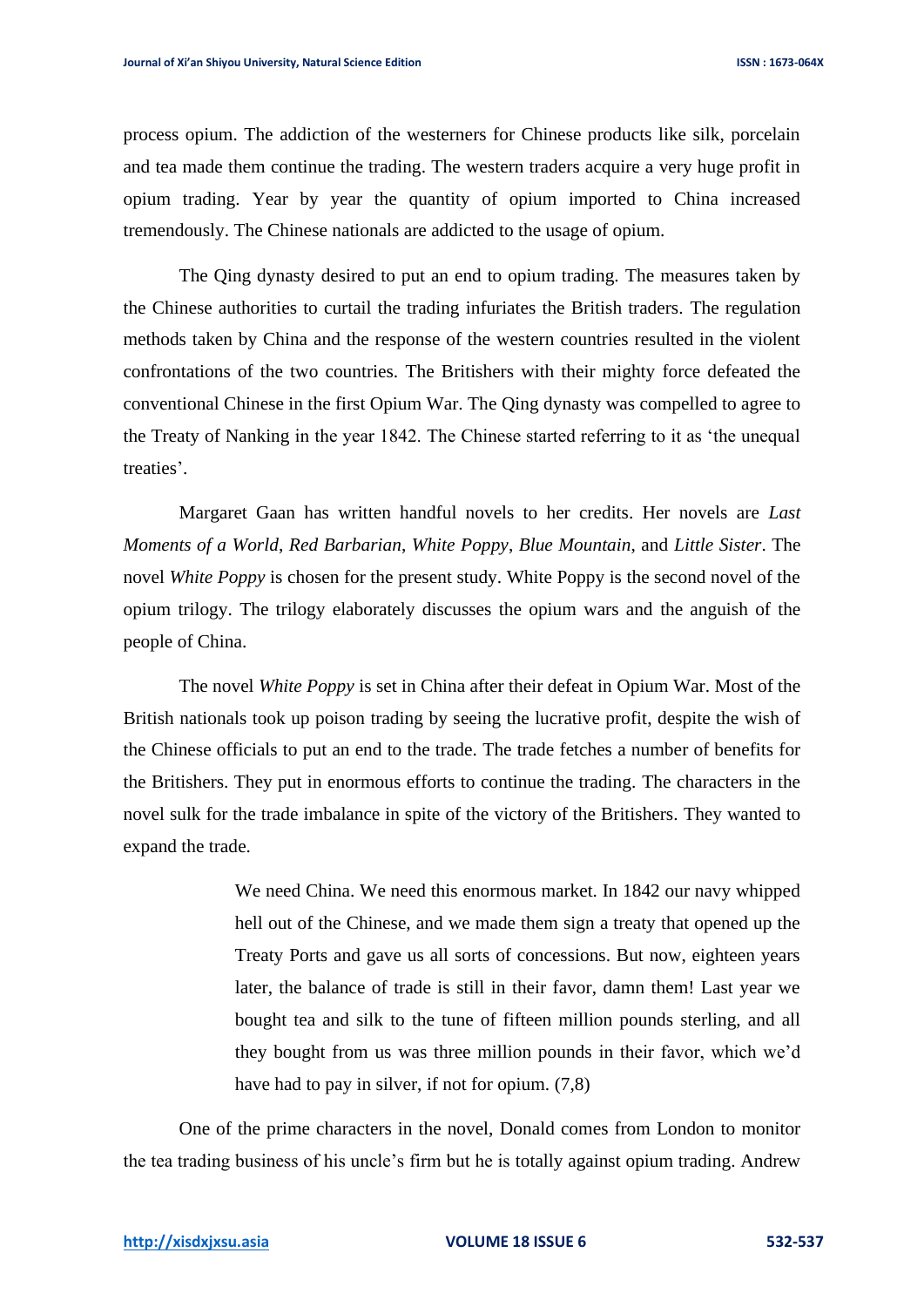wants Donald for his opium business. According to Donald, opium spoils the citizen of China. He does not want to engage in sinful business. Andrew is seeing the profit of the trade and is not so mindful of the ill effects of opium. Andrew shares his happiness over the legalisation of opium but Donald feels bad. He thinks that legal opium is so dangerous.

"Legal opium's worse than smuggled opium, in my opinion."

In high good humour, Andrew laughed.

"I'm surprised at you, Donald! Legal's legal, after all. It would have been legal last year if we hadn't messed up the ratification. The Chinese don't *want* to ratify, you know. We've got to *make* them." (8)

The desire of the Britishers is to obtain additional trade benefits in China. It includes opium legalisation and gaining territorial concessions. Gaan presents the dominant attitude of the Britishers in a realistic way. The greedy traders persuade the British representatives to dance to their tunes. Lord Elgin sails from Britain to make the emperor accept their demands. If the treaties are not ratified, they are ready to attack.

> He's been put in charge of getting the new treaty ratified. After that fiasco last year they're not taking any chances. This time there's an armada of more than two hundred ships, British and French, behind Lord Elgin and the French plenipotentiary. (10)

For many years China remained a closed country. Westerners are allowed only in certain areas to do trading. No Chinese should teach their language to foreigners. Before the opium war Britishers experienced a lot of difficulties to do trading. Britishers thought that the war would bring an end to all the discomforts, but China retained its restrictions. It infuriates the Britishers.

> According to the 1842 treaty we have every right to enter the city. But that damned Viceroy says the people hate us so much he couldn't guarantee to protect our lives. Damned incompetency! (12)

In the novel, many characters are against opium trading. The family of Yin-kwa wanted to abolish opium altogether from China. They took up the abolition of opium as their life duty. Yin-kwa meets Donald to discuss his motives and to persuade Donald to join him. Yin-kwa plans to take control of all the opium which is imported into China by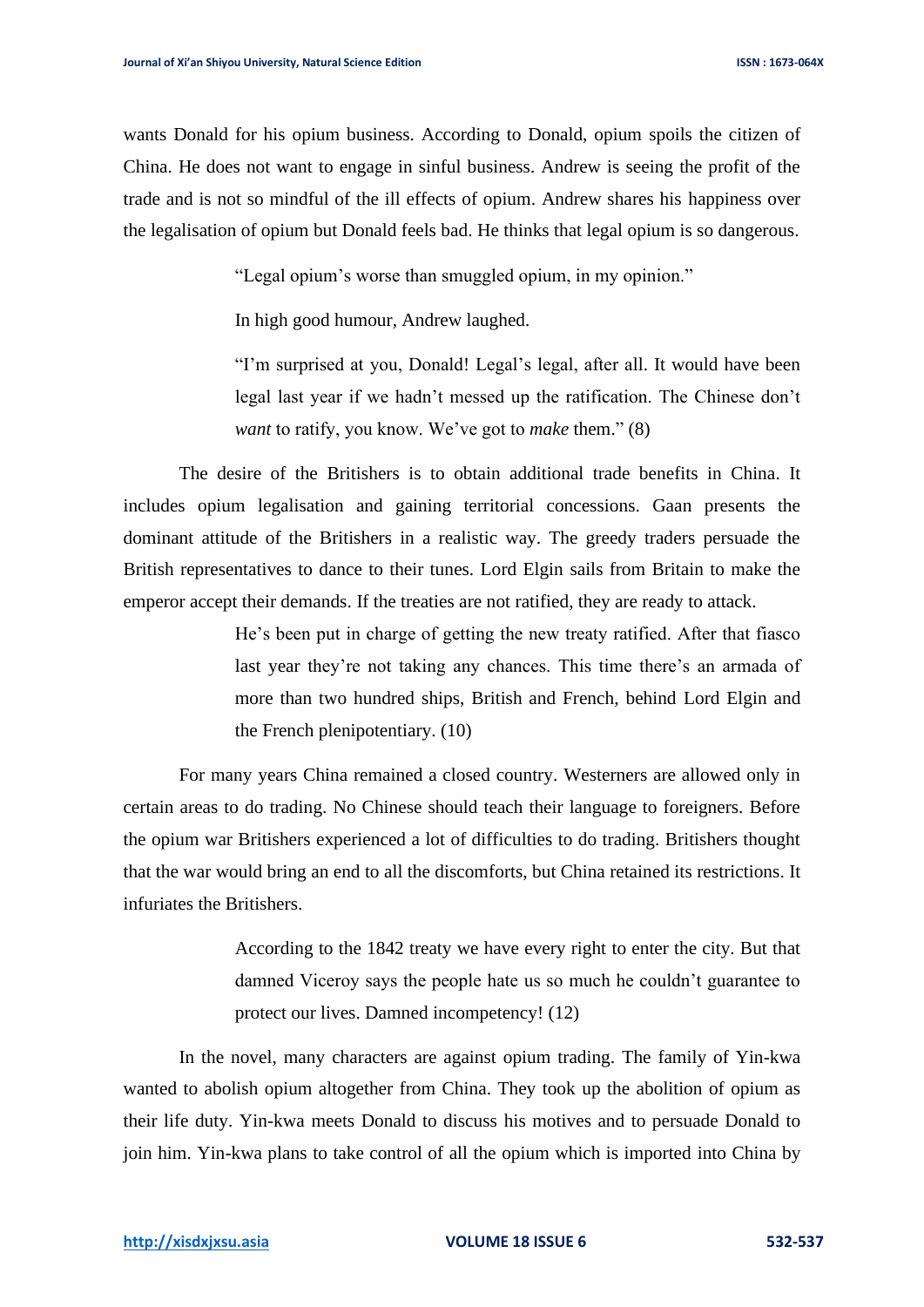the westerners. He shows his anger at the greedy attitude of the westerners. "Should the English be allowed to debauch our people, and no Chinese try to control them?" (15)

Yin-kwa devises different strategies to deal with the export of opium in abundance. He plans to grow opium in China. But the quality of Patna opium lures the addicts and they are not so mindful of the homegrown opium. Yin-kwa got the seed of the highquality opium from India.

> The English think they're very clever, but what will prevent the Chinese farmer, then, from growing poppies? What will prevent the Chinese from creating a system? The opium market will no longer be at the mercy of British smugglers." (15)

The life duty is not accomplished during the lifetime of Yin-kwa. It is then passed on to his son-in-law Jin-see. Jin-see searches for a good place to grow Patna opium. He wants to do everything without the knowledge of the guild members and westerners. The attempt of the native to grow Patna opium will not be welcomed by them. "Do what he'd planned for so many years- go up north to find a place where the great Patna poppy would grow as well as in Patna".(133)

 To accomplish the goal the characters in the novel joined in anti-opium movements. For the suppression of the opium trade, Donald joined in the Executive Committee. He also joined in the coordinating body of the English anti-opium societies in England. Jin-see imagines the same in China. To fulfil his desire, he indirectly uses his son Great Dragon as he is to get an appointment in the new Board of Foreign Affairs.

 Jin-see convinces the peasants of the Shansi to grow Indian opium in secrecy. He then promises to acquire all with ten percent higher than the members of the Guild with the help of Ah-fet. The peasants in the province have high regard for Ah-fet.

> The farmers of the three villages would keep on growing poppies every year, as before, but for Jin-see, not the Guild, with seeds that Jin-see would provide, seeds of the great Indian poppy, whose capsules grew to a size more than two inches in diameter and produced twice as much opium, of twice the quality of ordinary poppies. (149)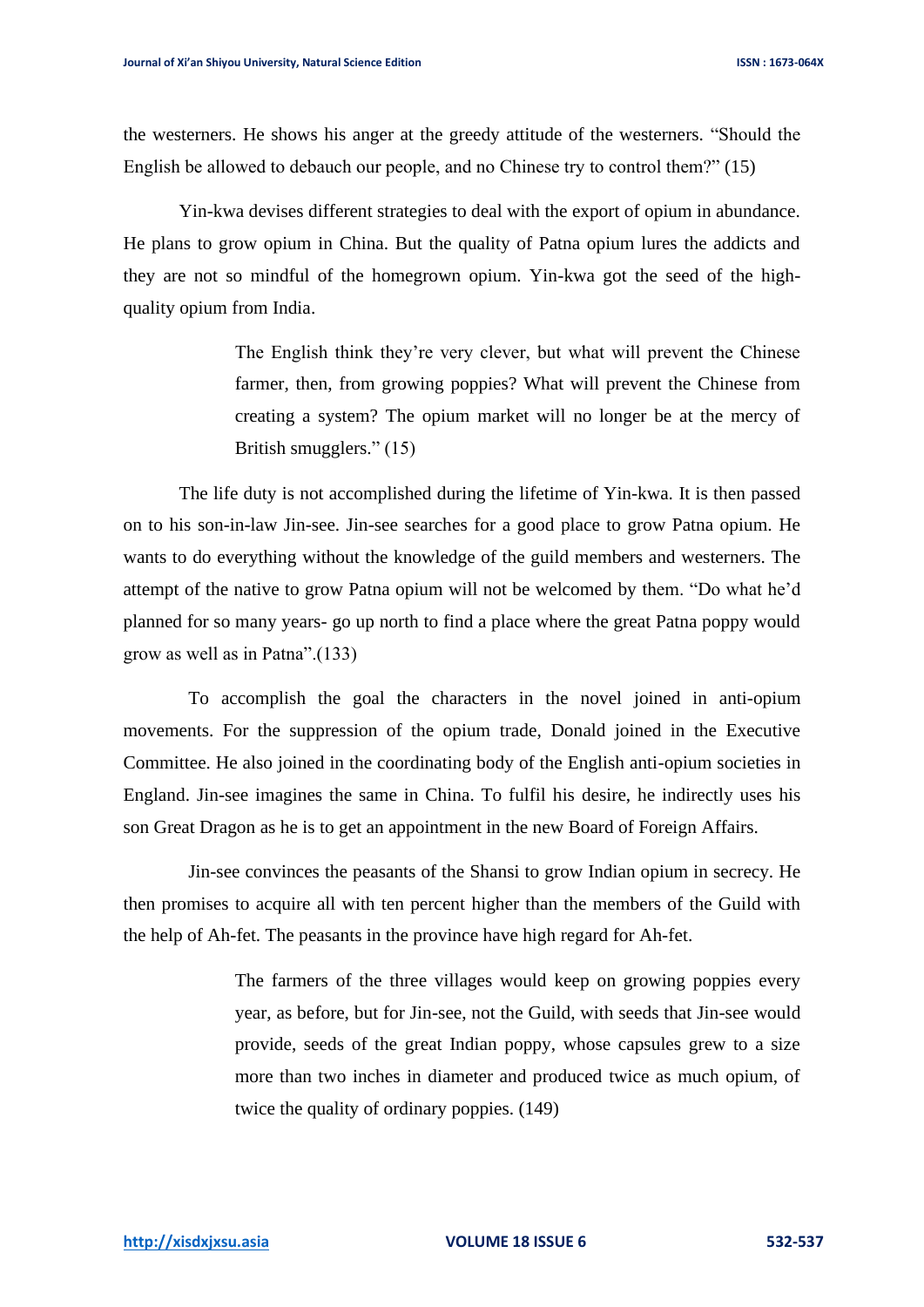Jin-see notices that opium is becoming a dangerous social problem. He also recognises that once addicted to drug, people can go to any length to continue their access. He is so keen to establish anti-opium societies in China and centres to treat the people who are suffering from withdrawal. In the book *The Cambridge Illustrated History of China*, addiction habit of the Chinese people is recorded:

> Soon people were smoking opium simply for its narcotic effects: it relieved both physical and emotional pain and made tedious or physically taxing work seem less onerous. But opium was addictive; withdrawal symptoms included severe cramps, muscle twitching, chills, and nausea. (236)

The Chinese authorities wanted to punish the opium addicts in a severe way. They tried all the measures to eradicate the drug completely. But the illegal trading was happening through the corrupt officials. It causes severe problems on economic and social levels. The widespread habit critically affected the growth of the country.

> Huang recommended heavy punishment for ordinary consumers of the drug— who, in recognition of how difficult it was to break their addiction to opium, would be given a grace period of one year to get clean before the full force of the law went into effect against them. (455-456)

The members of the Guild wanted to continue opium trading for their own benefits. The greedy nature of the western traders matches with Guild members. In the culture of China, merchants occupy the lowest strata despite their richness. Jin-see talks to one of the senior Guild members and explains his wish to exterminate opium trading. The member is so angry at Jin-see and he even tries to put an end to Jin-see.

> I will tell you something, Wei Jin-see. Your plans are stupid. You are stupid. Opium is part of the life of this country. Millions smoke it and other millions earn their living by it. You cannot deprive all these millions of their pleasure and their livelihood. (163)

The measures taken by Jin-see to uproot opium are not heading in the right direction. In England, Donald is also trying his best to get support to root out opium trading. "His Committee got an anti-opium motion put before Parliament. It was voted down, 151 to 47, but he was very pleased that as many as 47 members voted for it". (173)